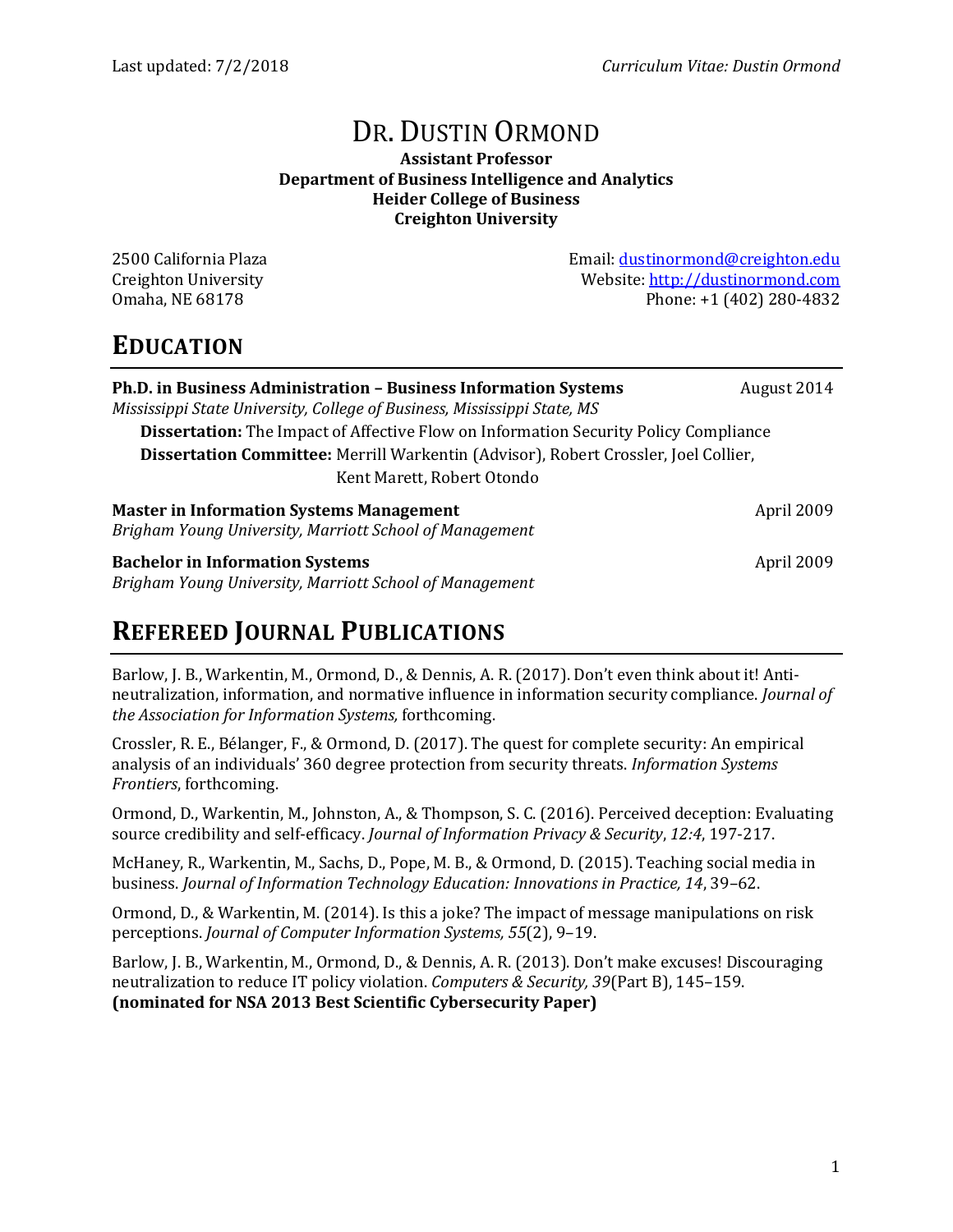## **RESEARCH IN PROGRESS**

Ormond, D., Warkentin, M., & Crossler, R. E. (2018). Understanding information security policy through an affective lens. *Journal of the Association for Information Systems,* under review.

Kam, H.-J., Menard, P., & Ormond, D. (2018). Solving the shortage of cybersecurity talents: Motivating citizens to learn cybersecurity. Work in progress.

Silic, M., Barlow, J. B., Ormond, D., & Lowry, P. (2018). Warning! The effects of warning messages on deterring use of unapproved software. Work in progress.

Kam, H.-J., Ormond, D., & Menard, P. (2018). Lusting for the forbidden fruit: Human curiosity seduces data breaches. Work in progress.

Menard, P., & Ormond, D. (2018). News alert! Phishing detection across multiple sources. Work in progress.

## **PRESENTATIONS, PROCEEDINGS, AND OTHER PUBLICATIONS**

Creighton University. (2018). How to create a password that holds up against hackers. *Omaha World Herald*. Retrieved fro[m http://www.omaha.com/sponsored/creighton/how-to-create-a](http://www.omaha.com/sponsored/creighton/how-to-create-a-password-that-holds-up-against-hackers/article_97346ad2-9878-578f-8007-75286a9bef2e.html)[password-that-holds-up-against-hackers/article\\_97346ad2-9878-578f-8007-75286a9bef2e.html](http://www.omaha.com/sponsored/creighton/how-to-create-a-password-that-holds-up-against-hackers/article_97346ad2-9878-578f-8007-75286a9bef2e.html)

Ormond, D. (2018). Breached! Data security in the age of infiltration. Panelist at the *Academy of Young Professionals in Omaha*. Omaha, NE.

Goctalent. (2018). Secure passwords have never been our strong suit. *Greater Omaha Chamber of Young Professionals*. Retrieved from [https://www.omahachamber.org/omahayp/2018/05/secure](https://www.omahachamber.org/omahayp/2018/05/secure-passwords-have-never-been-our-strong-suit/)[passwords-have-never-been-our-strong-suit/](https://www.omahachamber.org/omahayp/2018/05/secure-passwords-have-never-been-our-strong-suit/)

Kam, H.-J., Menard, P., & Ormond, D. (2017). Solving the shortage of cybersecurity talents: Motivating citizens to learn cybersecurity. Paper-a-thon at *International Conference in Information Systems (ICIS)*. Seoul, South Korea.

Ormond, D. (2017). Nature of online attacks and why they are successful. *ISACA – Omaha Chapter, Fifth Annual Workshop*. Omaha, NE.

Ormond, D. (2016). Grading Panel Member. *Begley Teaching Conversation*. Omaha, NE.

Silic, M., Barlow, J. B., & Ormond, D. (2015). Warning! The effects of warning messages on deterring use of unapproved software. In *Proceedings of the DeWald Roode Information Security Workshop 2015 IFIP WG 8.11/11.13 Workshop*. Newark, DE.

Ormond, D., & Warkentin, M. (2012). Message quality and quantity manipulations and their effects on perceived risk. In *Proceedings of the National Decision Sciences Institute (DSI) Annual Conference.*  San Francisco, CA.

Barlow, J. B., Warkentin, M., Ormond, D., & Dennis, A. R. (2012). Don't make excuses! Framing IT security training to reduce policy violation. In *Proceedings of the DeWald Roode Information Security Workshop 2012 IFIP WG 8.11/11.13 Workshop*. Provo, UT.

Ormond, D., Warkentin, M., Marett, K., & Johnston, A. C. (2011). Perceived deception: An evaluation of technology awareness and self-efficacy. In *Proceedings of the DeWald Roode Information Security Workshop 2011 IFIP WG 8.11/11.13 Workshop* (pp. 1–21). Blacksburg, VA.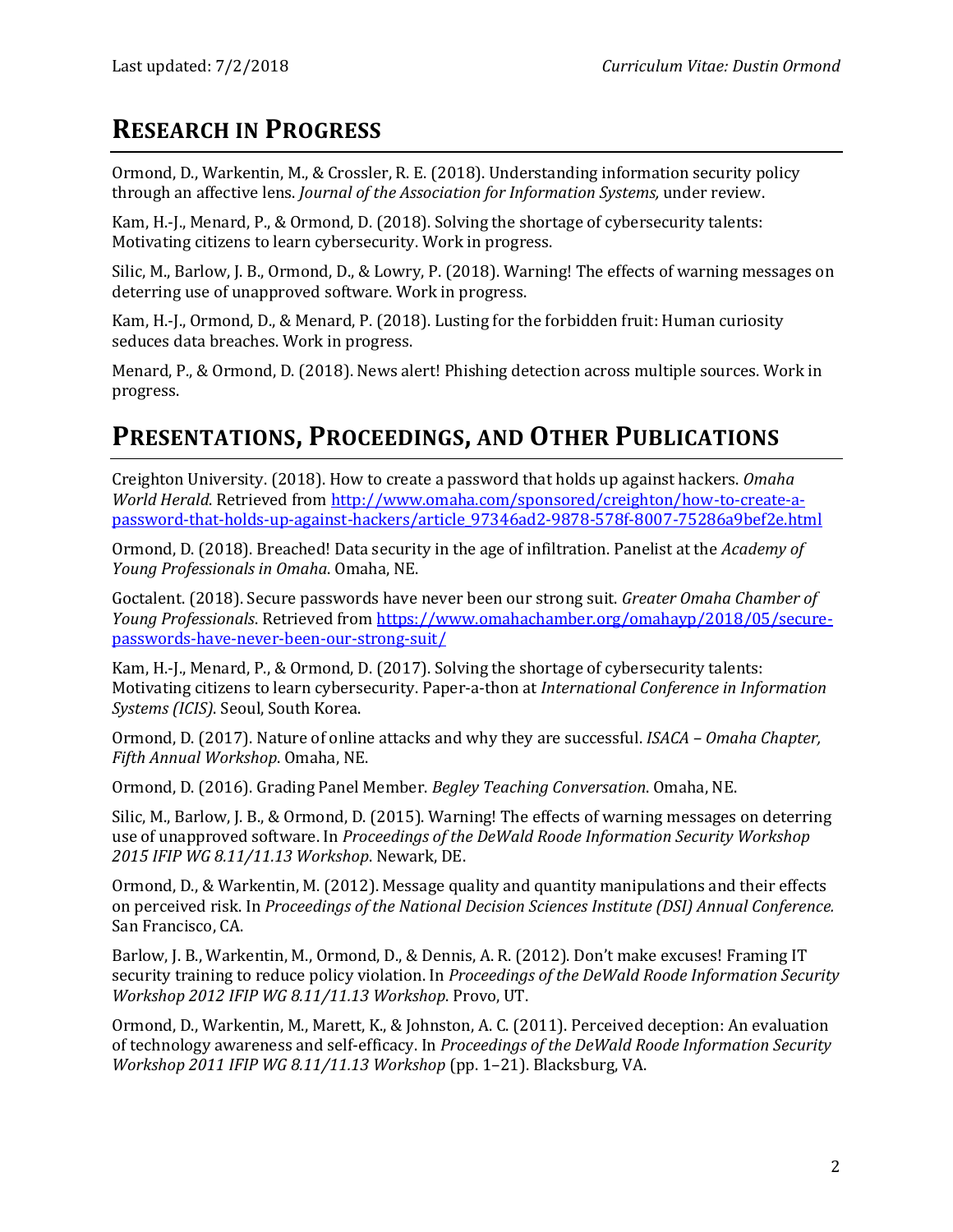Mutchler, L. A., Shim, J. P., & Ormond, D. (2011). Exploratory study on users' behavior: Smartphone usage. In *Proceedings of the 17th Annual Americas Conference on Information Systems* (pp. 1–9). Detroit, MI.

### **TEACHING EXPERIENCE**

#### **Graduate Courses**

Cybersecurity, Creighton University Database Management Systems (Online and In-class), Creighton University Web 2.0 and Social Media Management (Online), Mississippi State University

#### **Undergraduate Courses**

Cybersecurity, Creighton University Database and Information Management, Creighton University Management Information Systems, Creighton University Senior Seminar: Information Systems Capstone Course, Mississippi State University

## **SERVICE**

#### **Professional Activities**

*Review Coordinator*: Americas Conference on Information Systems (AMCIS), 2016 *Communication Chair*: Ph.D. Student Association, Mississippi State University, 2011-2014

#### **Reviewing for Journals**

Journal of Management Information Systems (JMIS) European Journal of Information Systems (EJIS) Information and Management (I&M) Information Systems Journal (ISJ)

#### **Reviewing for Conferences/Workshops**

International Conference on Information Systems (ICIS) Americas' Conference on Information Systems (AMCIS) Hawaii International Conference on System Sciences (HICSS) European Conference on Information Systems (ECIS) Dewald Roode Information Security Workshop IFIP Big XII+ MIS Research Symposium (BIGXII+MIS)

#### **Committee Work**

Analytical Mindset Curriculum 2020 Task Force Leader, 2017-2018 Mission, Academics, Research, Innovation, and Operations (MARIO) Digital Strategy Planning Team, 2016-Present Excel Task Force, 2015-Present Undergraduate Program Committee (UPC), 2015-Present Student Advising (over 50 students), 2015-Present

#### **Global Service**

*BlueBox*: Outside the Box: Heider, RaD [Lab collaboration nets affordable educational technology](http://www.creighton.edu/publicrelations/newscenter/news/2017/november2017/november132017/blueboxnr111317/)  [for world's remote areas,](http://www.creighton.edu/publicrelations/newscenter/news/2017/november2017/november132017/blueboxnr111317/) 2017-Present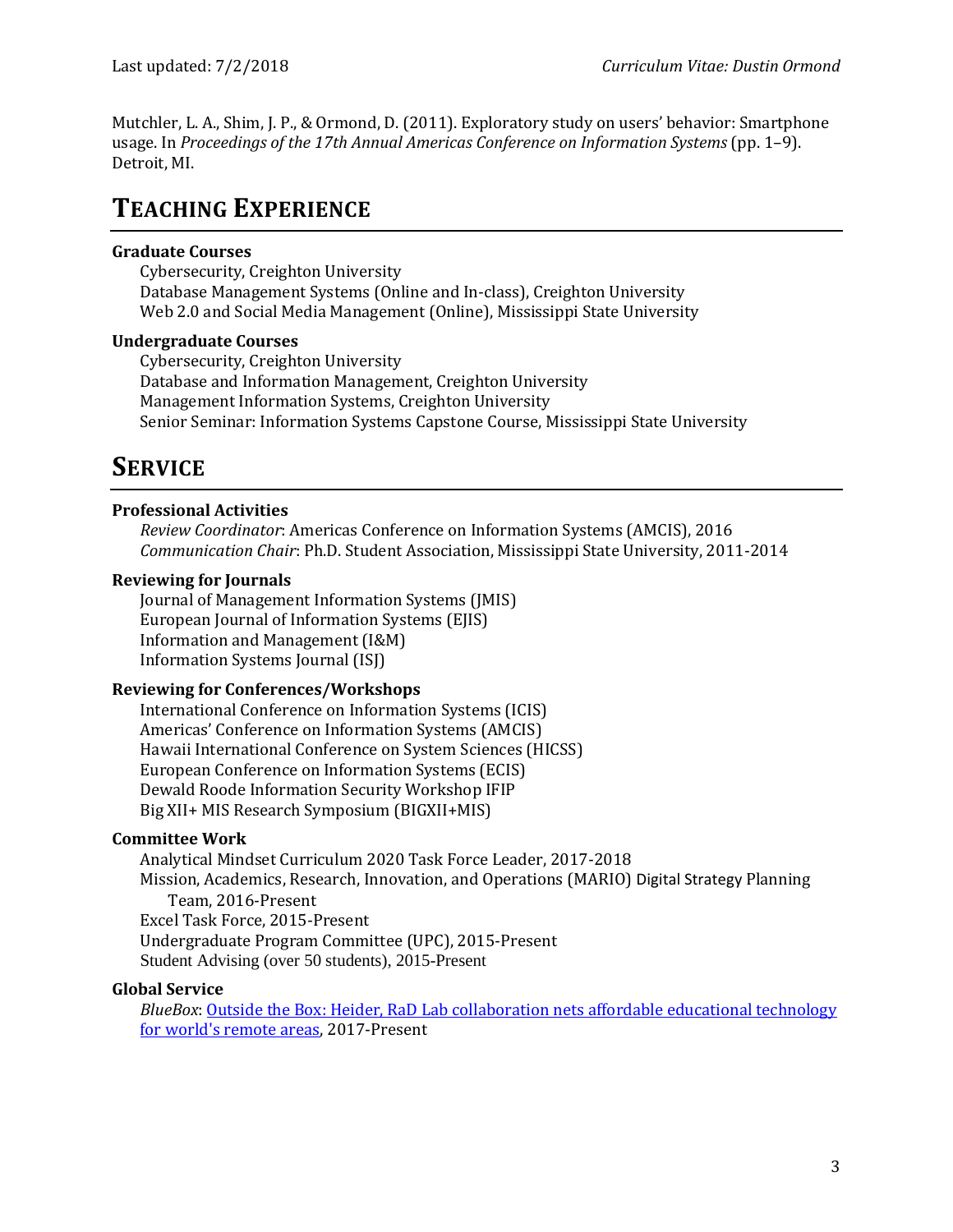### **HONORS AND AWARDS**

Creighton Atta Billy Award for Outstanding Scholarship (for 2017-2018) Cahill Award of Excellence (for 2017-2018) Nominated for Heider College of Business Faculty Member of the Year, April 2018 (for 2017-2018) Lexis of Omaha Faculty Member of the Game (Jan 27, 2017; Nominated by Student Athlete) Nominated for Beta Gamma Sigma Professor of the Year, April 2017 (for 2016-2017) Nominated for Heider College of Business Faculty Member of the Year, April 2017 (for 2016-2017) Nominated for Heider College of Business Faculty Member of the Year, April 2016 (for 2015-2016) Heider College of Business Faculty Member of the Year, April 2015 (for 2014-2015) Nominated for NSA 2013 Best Scientific Cybersecurity Paper CyberCorps Scholarship for Service, 2013

### **GRANTS**

Heider College of Business Summer Research Grant (\$5000), May 2017 Travel Grant, \$250.00, Hunter Henry Graduate Assistance Program, August 2013 Travel Grant, \$600.00, Hunter Henry Graduate Assistance Program, September 2012 Travel Grant, \$300.00, Hunter Henry Graduate Assistance Program, September 2011 Travel Grant, \$600.00, Hunter Henry Graduate Assistance Program, August 2011 Travel Grant, \$300.00, Hunter Henry Graduate Assistance Program, December 2010

## **PROFESSIONAL AFFILIATIONS**

IFIP Working Group on Information Systems Research (WG 8.11/11.13), 2011-Present Association for Information Systems (AIS), 2010-Present Association for Systems Management (ASM): Brigham Young University, 2006-2009

## **ACADEMIC EMPLOYMENT EXPERIENCE**

| <b>Creighton University (Omaha, NE)</b>                             | August 2014 - Present     |
|---------------------------------------------------------------------|---------------------------|
| Assistant Professor (Full-time Employment)                          |                           |
| Department of Business Intelligence and Analytics                   |                           |
| Mississippi State University (Mississippi State, MS)                | August 2010 - May 2014    |
| Instructor and Graduate Research Assistant (Part-time Employment)   |                           |
| Department of Management & Information Systems, College of Business |                           |
| <b>Brigham Young University (Provo, UT)</b>                         | September 2007 - May 2009 |
| Research Assistant (Part-time Employment)                           |                           |
| <b>Information Systems Department, Marriott School</b>              |                           |